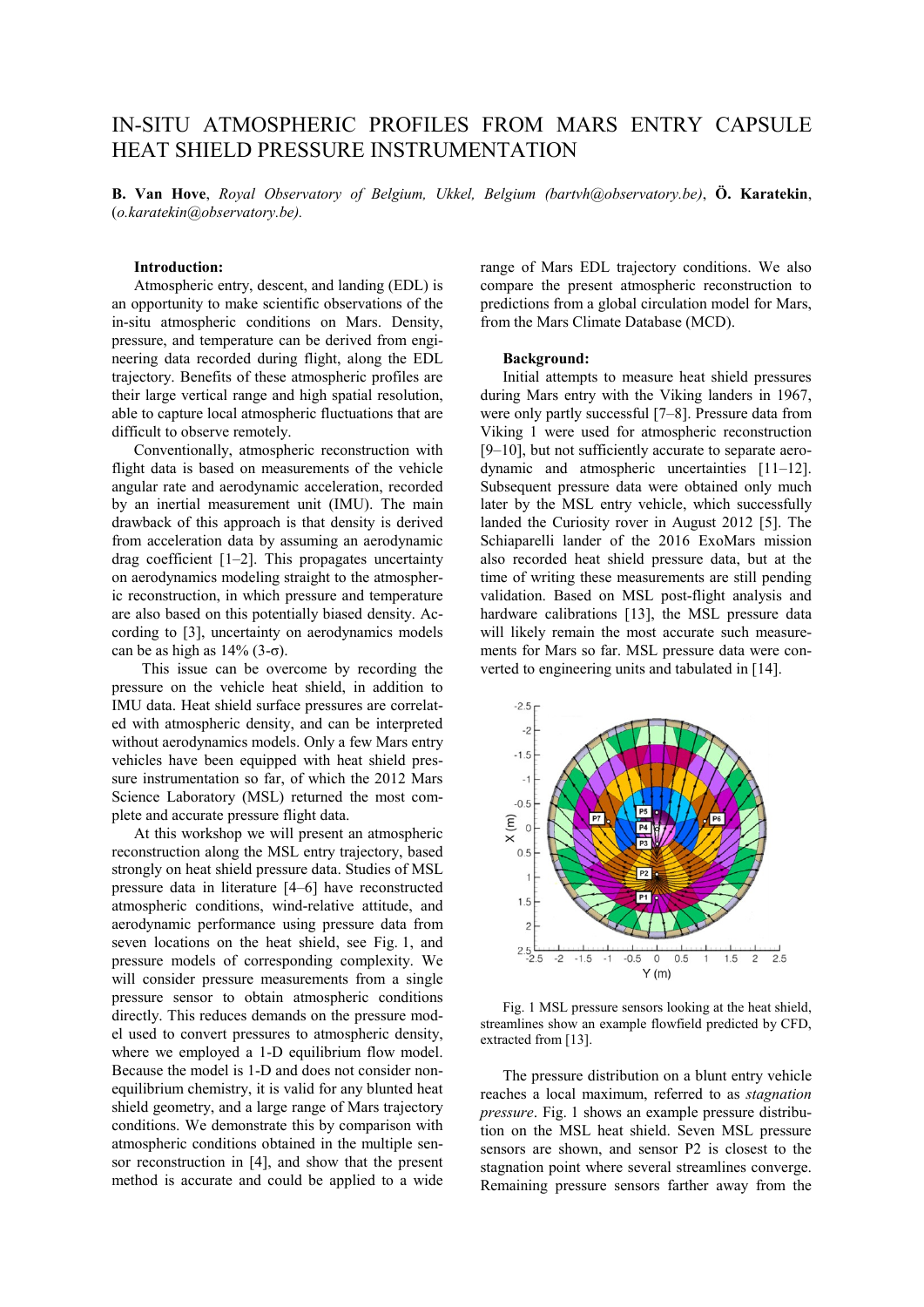stagnation point are more sensitive to vehicle attitude, and intended to observe aerodynamic performance. This requires models of the entire pressure distribution, obtained by wind tunnel testing or 3-D Navier-Stokes computational fluid dynamics (CFD). For MSL, CFD modeling included complex physics such as non-equilibrium gas chemistry, convective and radiative heat transfer, viscosity, boundary layer behavior… which are specific to MSL geometry and trajectory conditions.

While the entire and detailed heat shield pressure distribution depends on many parameters (attitude, geometry…) the stagnation pressure is expected to be much less sensitive to these factors [15]. In the present work, we demonstrate a method that employs a 1-D flow model with equilibrium gas chemistry, based on classical normal shock wave relations but considering high-temperature effects. The model is used to convert MSL pressure data from near the stagnation point to atmospheric density, from which pressure and temperature are derived in an iterative process. Results will be evaluated by comparison with the 'MEADS reconstruction' from [4], where data from all seven sensors was fitted to 3-D flowfield solutions from CFD, described above. Atmospheric reconstruction results will be analyzed further by comparison with the MCD atmospheric model.

### **Method:**

The normalized stagnation pressure coefficient is defined as

$$
C_{p12} = \frac{p_{12} - p_{\infty}}{\frac{1}{2} \rho_{\infty} V_{\infty}^2}
$$
 (1)

with stagnation pressure  $p_{t2}$ , atmospheric pressure  $p<sub>∞</sub>$ , density  $p<sub>∞</sub>$ , and atmosphere relative velocity  $V<sub>∞</sub>$ . The magnitude of  $C_{pt2}$  is required to use Eq. (1) for density reconstruction from *pt2* flight data. Dynamic pressure in the denominator of Eq. (1) combines  $\rho_{\infty}$ and  $V_{\infty}$ , hence velocity must be known independently for atmospheric reconstruction. In the case of MSL, *V<sup>∞</sup>* was provided by IMU as described in [4].

Given values for  $C_{pt2}$ ,  $V_{\infty}$ , and  $p_{\infty}$ , density can be reconstructed with Eq. (1). Atmospheric pressure and temperature may be derived from this density using

$$
p_{\infty} = p_{BC} - \int_{r_{BC}}^{r} g(r) \rho_{\infty}(r) dr \qquad (2a)
$$

$$
T_{\infty} = \frac{p_{\infty}}{\rho_{\infty}} \frac{m}{R}
$$
 (2b)

which express hydrostatic equilibrium and the ideal gas law, respectively. Eq. (2a) numerically integrates density over radial distance *r* from the center of Mars, using a spherical gravity model defined as  $g(r) = g_0(r_0/r)^2$ . The ideal gas law in Eq. (2b) contains the universal gas constant *R* and mean molecular weight *m* of the atmosphere, here taken constant at 0.044 kg/mol. Note atmospheric density and pressure are both included in Eq. (1) used to reconstruct *ρ∞*, while  $p_\infty$  is derived from  $p_\infty$  with Eq. (2a). This was resolved with an iterative method that converges on when relative changes in reconstructed density are negligible. Most importantly, an equilibrium flow model is used to compute  $C_{pt2}$  in Eq. (1) as a function of velocity, atmospheric pressure, and temperature. This computation is repeated during every execution of the iterative loop containing Eq. (1–2), illustrated in Fig. 2.



Fig. 2 Atmospheric reconstruction method with stagnation pressure, velocity, and altitude flight data (initial atmospheric values are underlined).

#### **Conclusion:**

This atmospheric reconstruction using stagnation pressure measurements of MSL, interpreted with a 1-D equilibrium flow model, closely agrees with results in literature that used pressure measurements from multiple heat shield pressure sensors, and using 3-D non-equilibrium Navier Stokes modeling. The present method is accurate to 1% in the hypersonic flight regime, and to at least 2% in the supersonic regime. The method can be applied to blunt vehicles of arbitrary geometry, and the pressure coefficients computed along the MSL trajectory are shown to be valid for a wide range of Mars entry missions. Application to ExoMars Schiaparelli data is in progress.

#### **References:**

**[1]** Blanchard, R. C., and Desai, P. N., "Mars Phoenix Entry, Descent, and Landing Trajectory and Atmosphere Reconstruction," Journal of Spacecraft and Rockets, Vol. 48, No. 5, 2011, pp. 809–821. doi:10.2514/1.46274

**[2]** Seiff, A., Reese, D. E., Jr., "Use of Entry Vehi-